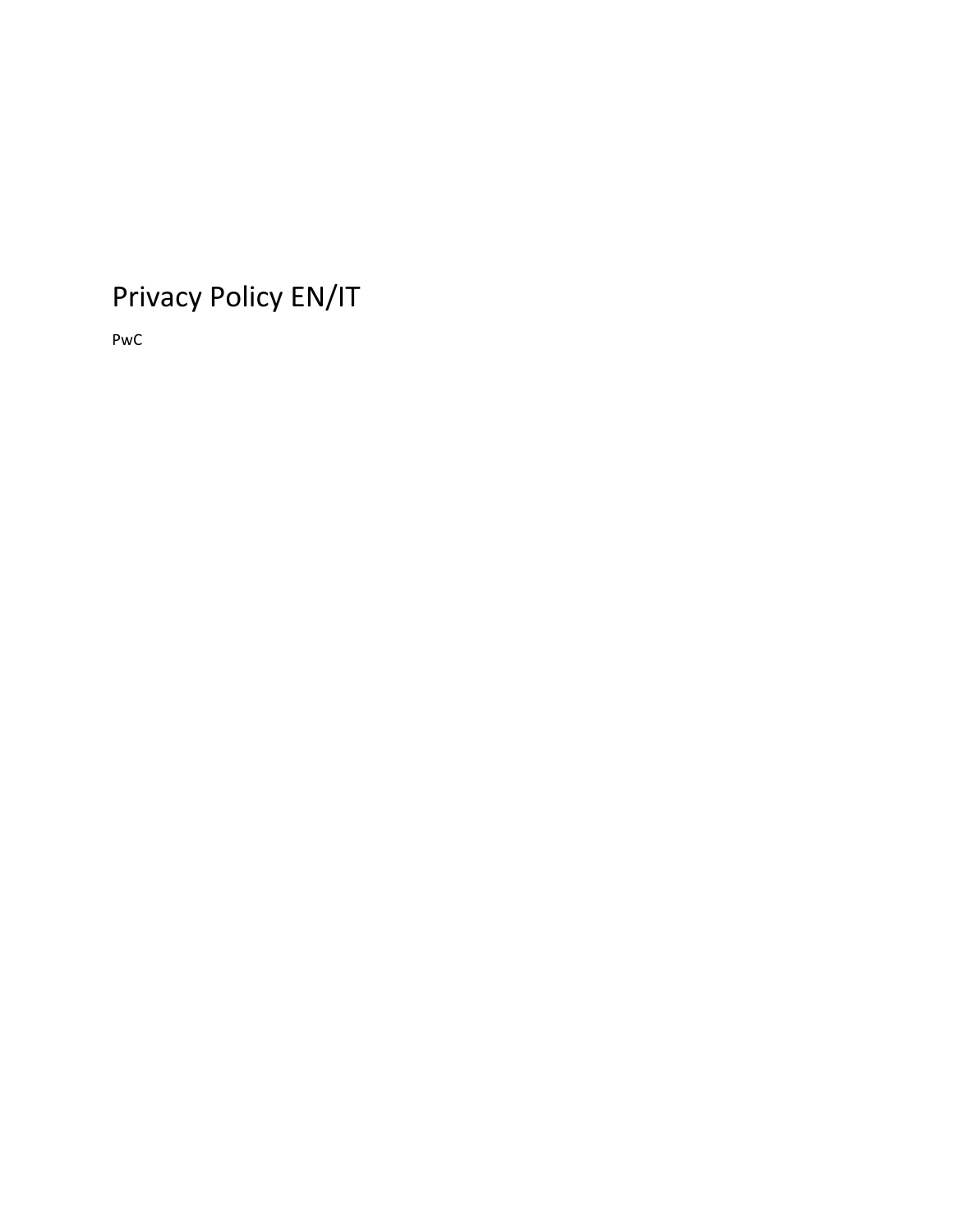# EN

#### Introduction

This privacy statement explains what information we collect from you, for what purpose we use it and to whom we transfer it. It also establishes your rights in relation to your data and to whom you can contact for more information or questions.

## Objective

PwC (understood as the network of legal entities / Member Firm that legitimately use the PwC brand in the world) is strongly committed to the protection of your personal data. This Privacy Policy describes how PwC handles personal information collected through the site https://pwcitaly.brightidea.com/digitalweek (hereinafter "the Site").

By using the Site and providing personal information to us, the User acknowledges to have read this Privacy Policy and, to the extent that consent is necessary and valid under applicable law, the User consents the collection, use and disclosure of such personal information by PwC and third parties in accordance with this Privacy Policy.

#### Owner

Business Services PricewaterhouseCoopers Srl, Via Monte Rosa, No. 91 - 20149 Milan, Fiscal Code and VAT Number: 12449670152, Tel: (02)77851

Inwith: PricewaterhouseCoopers Advisory SpA, Via Monte Rosa n.91 - 20149 Milan, Fiscal code e VAT Number: 03230150967

## Third party links

The Site may be linked to third party sites not controlled by PwC and which do not operate according to PwC's privacy practices. When connecting to third-party sites, PwC's privacy practices are no longer applicable. We invite you to review the privacy policy of each third-party site before disclosing personally identifiable information.

## Collection of personal information

The collection of personal information takes place only and exclusively through registration on the Site, thus becoming a Registered User. As part of the registration process you will be asked to provide us with personal information through a registration form, including the name, surname, ... Failure to register on the Site will make it impossible for the User to participate in the initiative.

As long as you are a Registered User, you are responsible for providing accurate and up-to-date information. You can update your data by changing your user profile in your Account.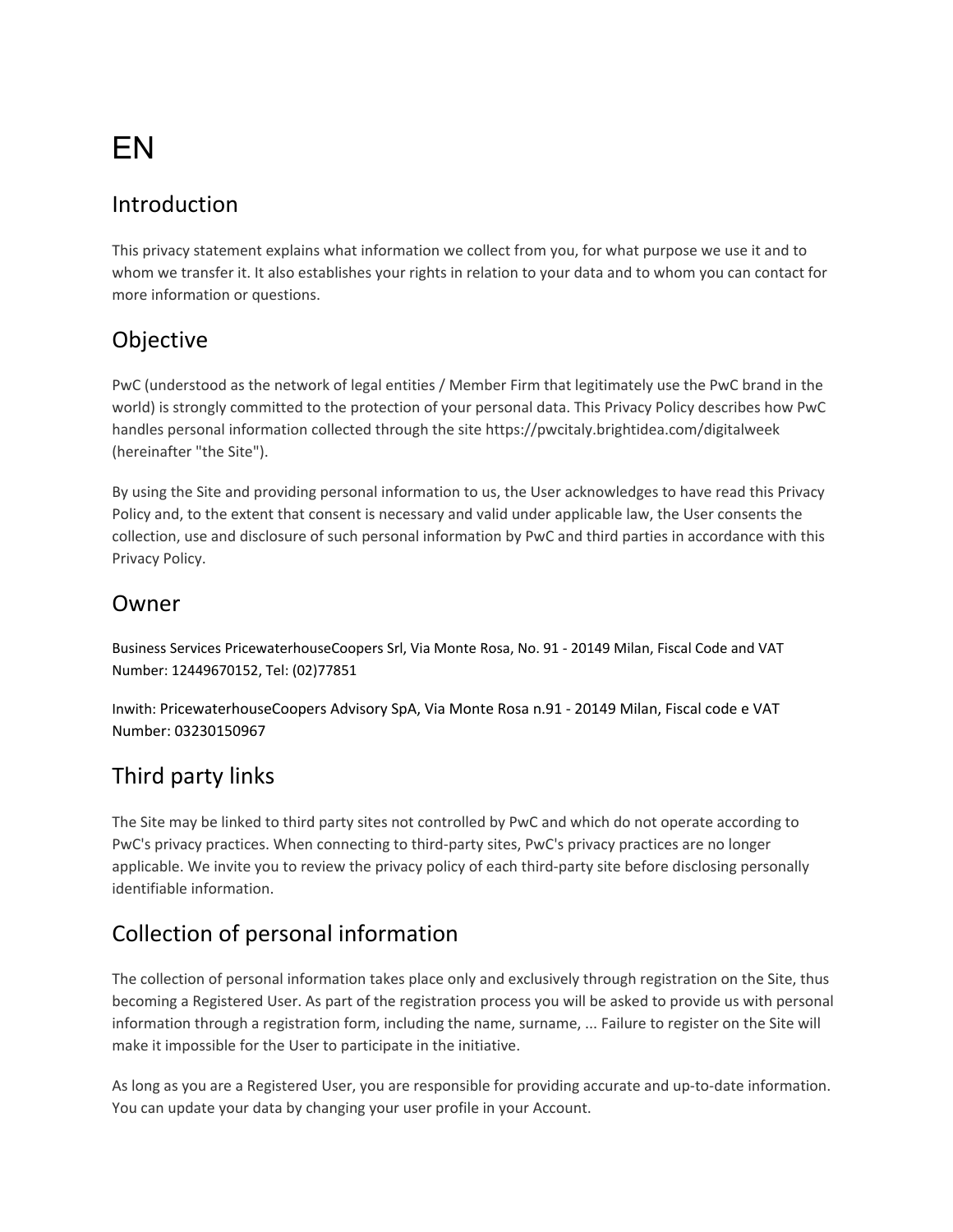Registration allows the User to participate in the initiative by qualifying their needs as expressed in the Terms and Conditions. This information could be linked to information collected during registration.

## Use of personal information

By providing us with personal information, these may be used for any purpose described in this Statement or as stated at the time of collection (or as it is obvious from the context of the collection), including:

- administering and managing www.pwc.com ( which includes www.pwc.com/it), including confirmation and authentication of the user's identity and prevention of unauthorized access to restricted areas of the site;
- order and analyze user data (how to determine how many users of the same organization have signed or use the Site and therefore participated in the initiative);
- determine the company, organization, institution or agency for which the user works or with whom he is otherwise associated;
- conduct comparative analysis and data including, for example, the use of the Site and user demographic analysis;
- manage relationships with the user or organization he works for;
- provide information about us and our services also through personalized marketing messages and / or exclusive communications for the organization of the user on our products and services;
- invite the user to participate in events, participate in forums, etc.

## Legal reasons for the processing of personal information

The law may require us to include in this Privacy Policy the legal reasons on which we base ourselves to process personal information. In these cases, we rely on one or more of the following processing conditions:

- our legitimate interests in the effective provision of information and services to the user and in the effective and legal functioning of our activities (provided that they do not interfere with the rights of the user);
- to satisfy any legal and regulatory obligations to which we are subject;
- to fulfill our obligations under the Terms;
- where no other processing conditions are available, if the User have consented us to have their personal information processed for the relevant purpose.

## Security of personal information

We have implemented generally accepted standards of technology and operational security in order to protect personally identifiable information from loss, misuse, alteration or destruction. Only authorized persons have access to identifiable personal information collected through the Site; such persons have agreed to maintain the confidentiality of this information.

Although adequate security measures are taken once the user's personal data is received, the transmission of data via the Internet (also via e-mail) is never completely secure. We are committed to protecting personal data, but we cannot guarantee the security of the data transmitted to or from us.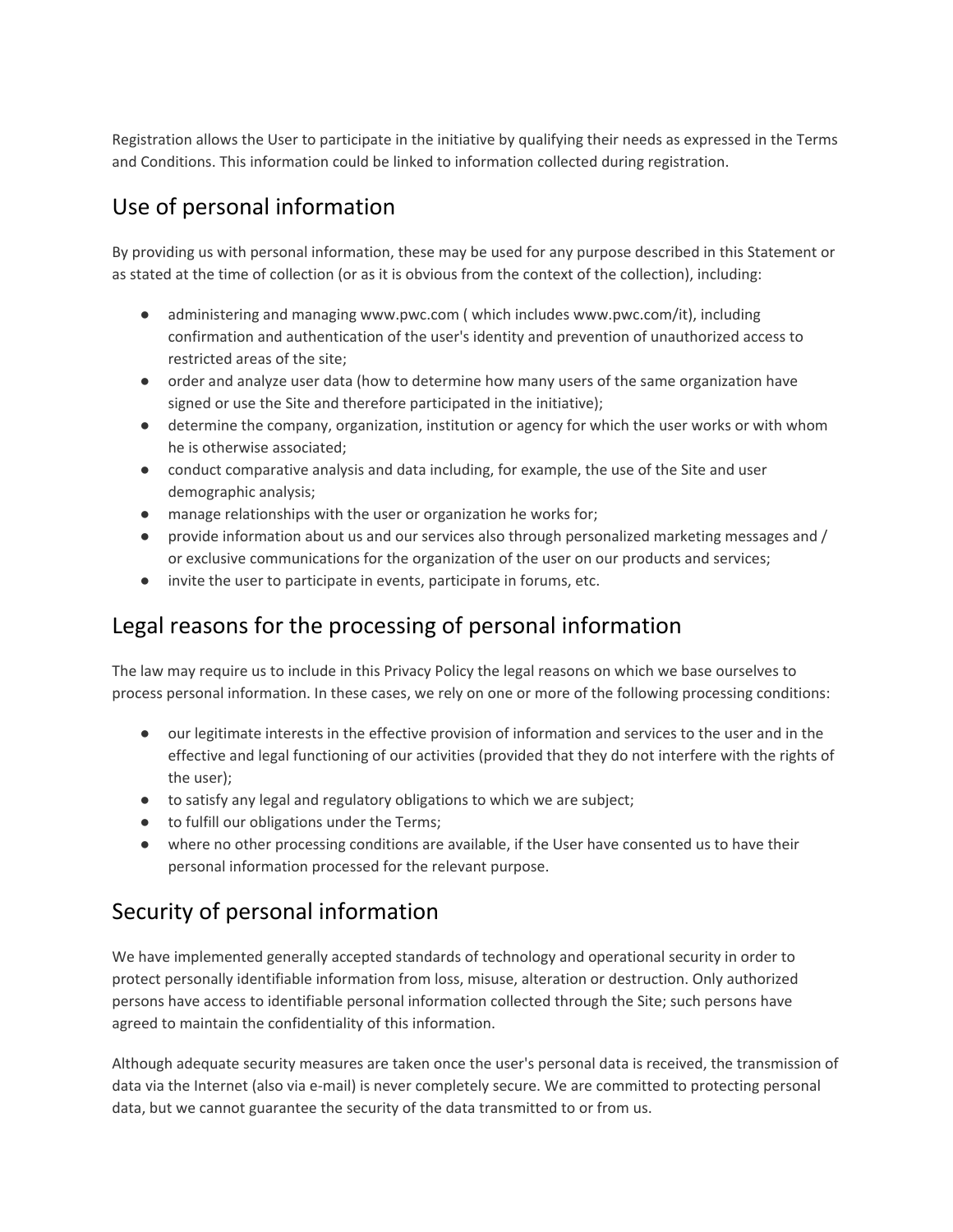## Disclosure of personal data

We may also disclose personal information to third parties in the following circumstances:

- when explicitly requested by the user;
- when required to deliver publications or reference materials as requested by the user;
- when required to facilitate conferences or events hosted by third parties;
- for regulatory compliance purposes;
- and / or as otherwise stated in this Privacy Policy.

We may also disclose your personal information to law enforcement, regulatory bodies and other government agencies and professional bodies and other third parties, as required by and / or in accordance with applicable law or regulation. This includes disclosures outside the country where the user is located. PwC may also examine and use personal information to determine if disclosure is required or permitted.

#### Detention of personal information

We will retain information on our systems only as long as we need it, according to the purposes for which it was collected or as required by law.

#### Marketing

Where we are legally obliged to obtain explicit consent from the user to provide marketing material, we will provide such marketing materials only if we have been given permission to do so.

If you activate a subscription, you will receive automatic emails when the content is updated. If you opt for any newsletter, you will receive well-kept emails known as newsletters. If you select preferences such as problems, topics, subjects or sectors, you can receive e-mail communications relating to these independently selected topics.

As (if applicable) Registered User, we may also contact you via e-mail and marketing communications on topics that we believe may be of interest to you. We can send emails and marketing communications on our behalf or in collaboration with another organization with which we have entered into a collaboration agreement.

#### Unsubscribing

If you wish to unsubscribe from mailing lists or any registration, you must search and follow the instructions provided in the appropriate areas of the Websites or in the related communications to the user.

If you do not wish to receive e-mails or marketing communications from us, you may contact us at any time to request that such communications cease. If you wish to cancel the registration or no longer receive only certain communications, please identify these communications in the request.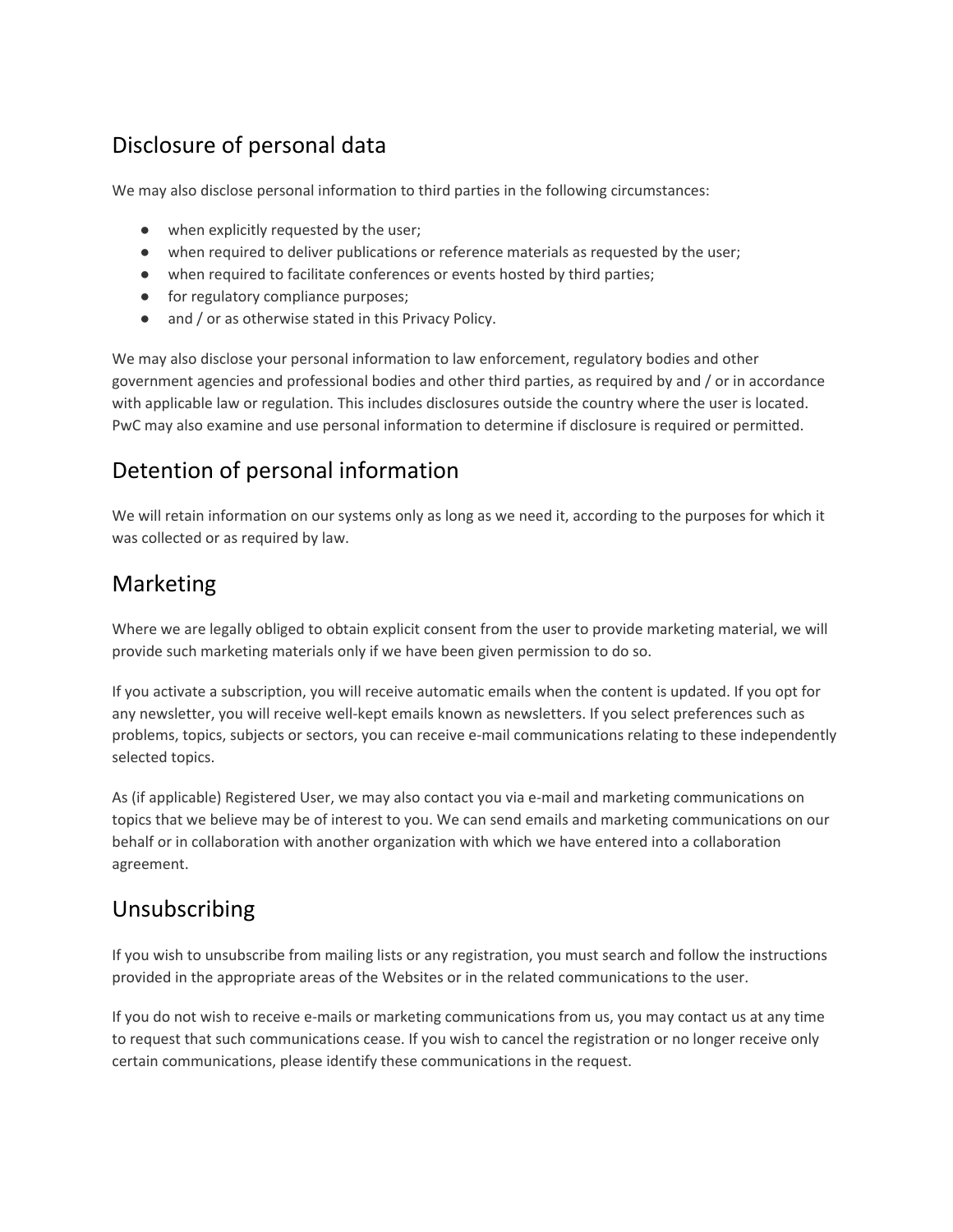If you choose to unsubscribe from any or all mailings, we may retain sufficient information to identify you so that we can satisfy your request.

### Account deactivation (where applicable)

If you are a Registered User, you can deactivate your account at any time through the Registered User Site section. If you deactivate your account on websites, you will no longer receive the benefits of being a registered user and, therefore, it will no longer be possible to access the initiative by sending contributions and / or showing contributions previously sent. If you decide to deactivate your account, we may retain sufficient information to identify you so that we can satisfy your request.

## Under-aged

We understand the importance of protecting the privacy of under-aged, especially in an online environment. The Site is not intentionally designed or directed to under-aged, and the Terms and conditions of use require that all users be of age in their country. We comply with marketing laws and we never knowingly collect or store personal information about people under the age of 18.

## Applicable law

This privacy statement must be considered governed by Italian law (including European Regulation No. 2016/679, "GDPR") and must therefore be interpreted by applying this legislation.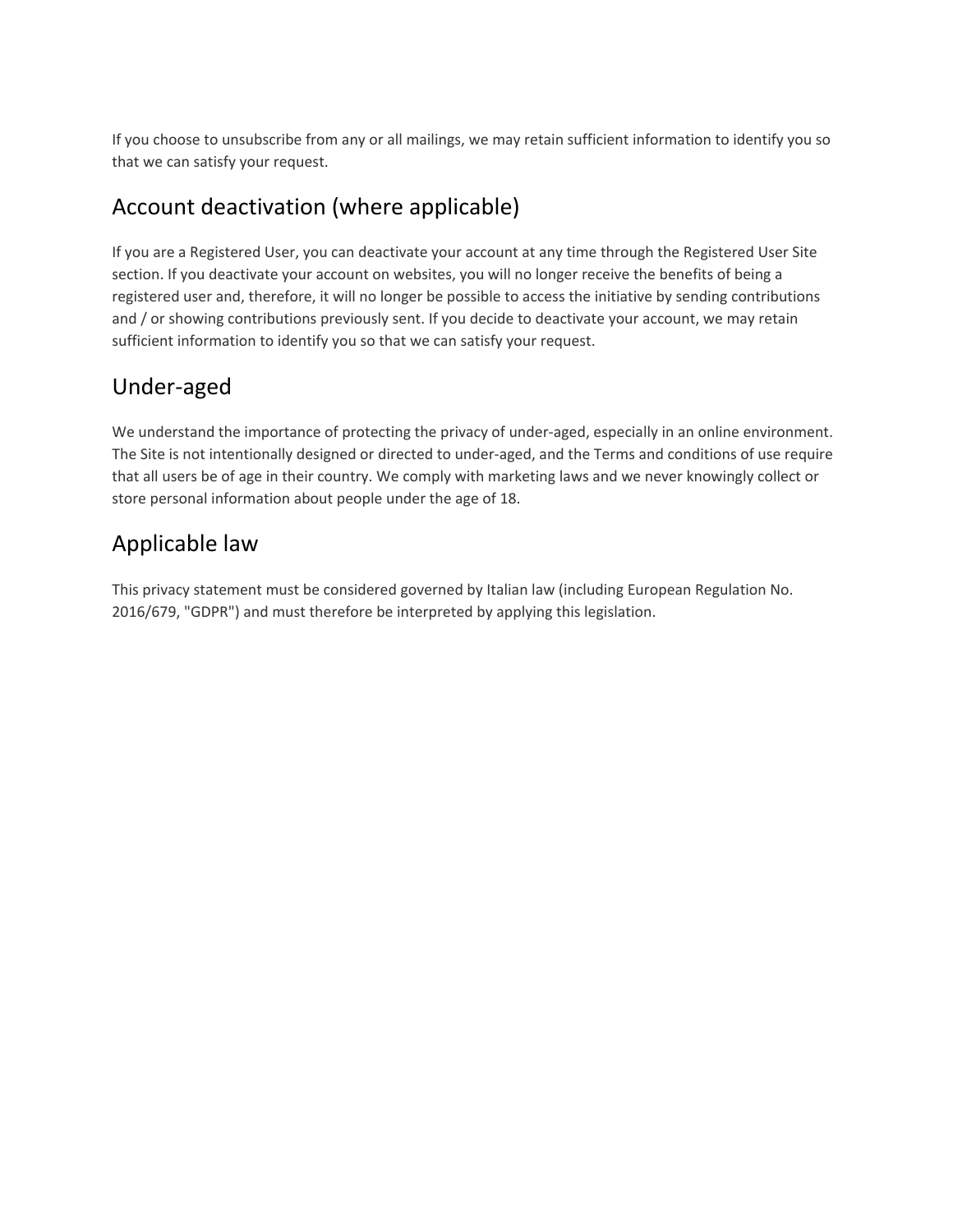# IT

#### Premessa

Questa informativa sulla privacy spiega quali informazioni raccogliamo su di te, a quale scopo le usiamo e a chi le cediamo. Stabilisce inoltre i tuoi diritti in relazione ai tuoi dati e a chi puoi rivolgerti per maggiori informazioni o domande.

## Obiettivo

PwC (intesa come la rete di entità legali/Member Firm che nel mondo legittimamente utilizzano il brand PwC) è fortemente impegnata nella protezione dei tuoi dati personali. Questa Informativa sulla privacy descrive come PwC gestisce le informazioni personali raccolte attraverso il sito https://pwcitaly.brightidea.com/digitalweek (di seguito "il Sito ").

Utilizzando il Sito e fornendoci informazioni personali, l'utente riconosce di aver letto la presente Informativa sulla privacy e, nella misura in cui il consenso è necessario e valido ai sensi della legge applicabile, l'utente acconsente alla raccolta, all'uso e alla divulgazione di tali informazioni personali da parte di PwC e di terze parti in conformità con la presente Informativa sulla privacy.

#### **Titolare**

Servizi Aziendali PricewaterhouseCoopers Srl, Via Monte Rosa, n.91 - 20149 Milano, C.F. e P. IVA: 12449670152, Tel: (02)77851

In contitolarità con: PricewaterhouseCoopers Advisory SpA, Via Monte Rosa n.91 - 20149 Milano, C.F. e P.IVA: 03230150967

## Link di terze parti

Il Sito potrebbe essere collegato a siti di terze parti non controllati da PwC e che non operano secondo le pratiche sulla privacy di PwC. Quando ci si collega a siti di terze parti, le pratiche sulla privacy di PwC non sono più applicabili. Si invita a rivedere l'informativa sulla privacy di ogni sito di terze parti prima di divulgare informazioni personali identificabili.

## Raccolta di informazioni personali

La raccolta delle informazioni personali avviene solo ed esclusivamente attraverso la registrazione al Sito divenendo in tal senso un Utente Registrato. Come parte del processo di registrazione verrà chiesto di fornirci informazioni personali attraverso un modulo di registrazione, tra le quali il nome, cognome, … La non registrazione al Sito determina l'impossibilità dell'Utente di partecipare all'iniziativa.

Per tutto il tempo in cui si è Utenti Registrati, si è responsabili di fornire informazioni accurate e aggiornate. È possibile aggiornare i propri dati modificando il profilo utente all'interno del proprio Account.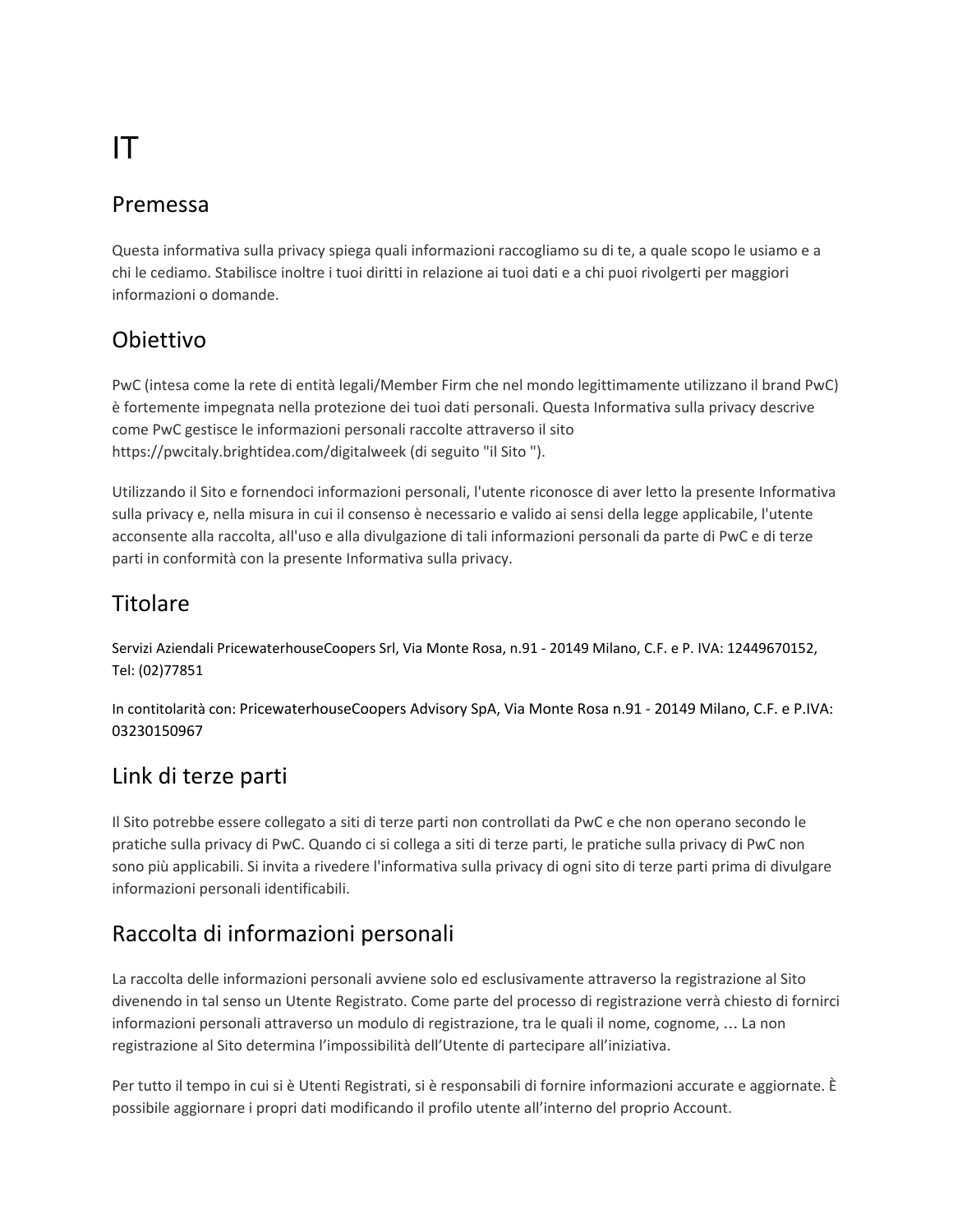La registrazione permette all'Utente di partecipare all'iniziativa qualificando i propri bisogni come espresso nei Termini e Condizioni. Tali informazioni potrebbero essere collegate con le informazioni raccolte in fase di registrazione.

## Utilizzo delle informazioni personali

Fornendoci informazioni personali, queste potrebbero essere utilizzate per qualsiasi scopo descritto in questa Informativa o secondo quanto affermato al momento della raccolta (o com'è ovvio dal contesto della raccolta), compresi:

- amministrare e gestire www.pwc.com (che include www.pwc.com/it), incluse conferma e autenticazione dell'identità dell'utente e prevenzione di accessi non autorizzati ad aree ristrette del sito;
- ordinare e analizzare i dati dell'utente (come determinare quanti utenti della stessa organizzazione hanno sottoscritto o utilizzano il Sito e partecipato pertanto all'iniziativa);
- determinare la società, l'organizzazione, l'istituzione o l'agenzia per cui l'utente lavora o con cui è altrimenti associato;
- condurre analisi comparative e dei dati tra cui, ad esempio, l'utilizzo del Sito e analisi demografiche degli utenti;
- gestire i rapporti con l'utente o l'organizzazione per cui lavora;
- fornire informazioni su di noi e sui nostri servizi anche tramite messaggi di marketing personalizzati e / o comunicazioni esclusive per l'organizzazione dell'utente sui nostri prodotti e servizi;
- invitare l'utente a partecipare a eventi, partecipare a forum, ecc.

#### Motivi giuridici per l'elaborazione di informazioni personali

La legge potrebbe richiederci di inserire nella presente Informativa sulla privacy i motivi legali su cui ci basiamo per elaborare le informazioni personali. In questi casi, ci affidiamo a una o più delle seguenti condizioni di elaborazione:

- i nostri legittimi interessi nella fornitura efficace di informazioni e servizi all'utente e nel funzionamento effettivo e legale delle nostre attività (a condizione che non interferiscono con i diritti dell'utente);
- per soddisfare eventuali obblighi legali e regolamentari a cui siamo soggetti;
- per adempiere ai nostri obblighi ai sensi delle Condizioni;
- ove non siano disponibili altre condizioni per l'elaborazione, se l'utente ha acconsentito a farci elaborare le sue informazioni personali per lo scopo pertinente.

#### Sicurezza delle informazioni personali

Abbiamo implementato standard di tecnologia e sicurezza operativa generalmente accettati al fine di proteggere le informazioni di identificazione personale da perdita, uso improprio, alterazione o distruzione. Solo le persone autorizzate hanno accesso alle informazioni personali identificabili raccolte tramite il Sito; tali persone hanno accettato di mantenere la riservatezza di queste informazioni.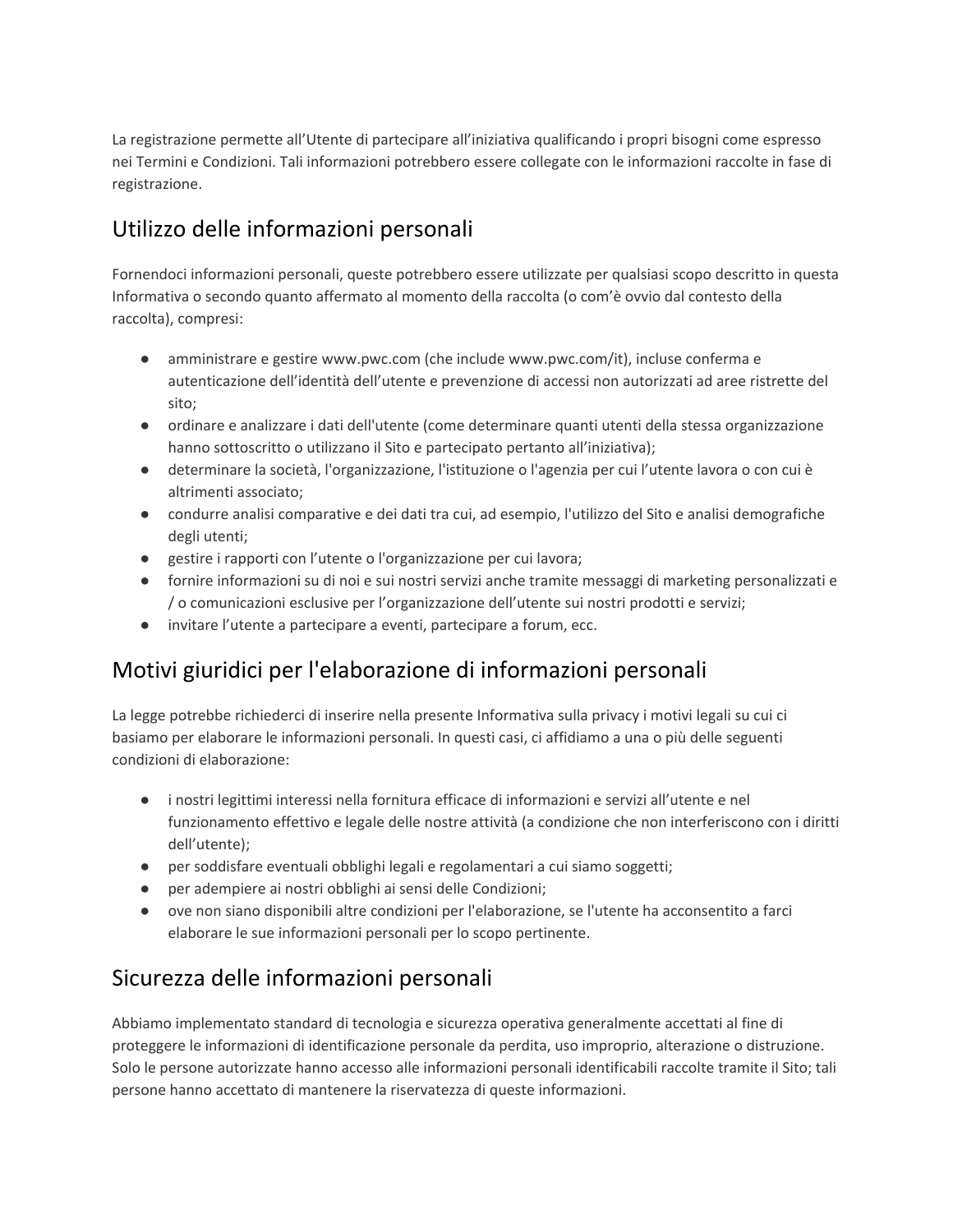Sebbene vengano adottate misure di sicurezza adeguate una volta ricevuti i dati personali dell'utente, la trasmissione dei dati via Internet (anche via e-mail) non è mai completamente sicura. Ci impegniamo a proteggere i dati personali, ma non possiamo garantire la sicurezza dei dati trasmessi a o da noi.

## Divulgazioni dei dati personali

Potremmo anche divulgare informazioni personali a terze parti nelle seguenti circostanze:

- quando esplicitamente richiesto dall'utente;
- quando richiesto per consegnare pubblicazioni o materiali di riferimento come richiesto dall'utente;
- quando richiesto per facilitare conferenze o eventi ospitati da terzi;
- ai fini della conformità normativa;
- e/o come altrimenti indicato nella presente Informativa sulla privacy.

Potremmo anche divulgare le vostre informazioni personali a forze dell'ordine, enti normativi e altri enti governativi e ad organismi professionali e altre terze parti, come richiesto da e / o in conformità con la legge o regolamento applicabile. Ciò include le divulgazioni al di fuori del Paese in cui l'utente si trova. PwC può anche esaminare e utilizzare le informazioni personali per determinare se la divulgazione è richiesta o consentita.

#### Detenzione di informazioni personali

Conserveremo le informazioni personali sui nostri sistemi solo finché ne avremo bisogno, secondo gli scopi per i quali sono state raccolte o come richiesto dalla legge.

#### Marketing

Laddove siamo legalmente obbligati a ottenere il consenso esplicito da parte dell'utente a fornire materiale di marketing, forniremo tali materiali di marketing solo se ci è stato concesso il consenso per farlo.

Se si attiva una sottoscrizione, si riceverà e-mail automatiche quando il contenuto viene aggiornato. Se si opta per qualsiasi newsletter, si riceveranno e-mail curate note come newsletter. Se si selezionano preferenze quali problemi, argomenti, materie o settori, è possibile ricevere comunicazioni e-mail relative a tali argomenti selezionati autonomamente.

In quanto (ove applicabile) Utente Registrato, potremmo anche contattarti tramite e-mail e comunicazioni di marketing su argomenti che riteniamo possano essere di tuo interesse. Possiamo inviare e-mail e comunicazioni di marketing per conto nostro o in collaborazione con un'altra organizzazione con la quale abbiamo stipulato un accordo di collaborazione.

#### Disiscrizione

Se si desidera annullare l'iscrizione alle mailing list o a qualunque registrazione, è necessario cercare e seguire le istruzioni fornite nelle aree appropriate dei Siti web o nelle relative comunicazioni all'utente.